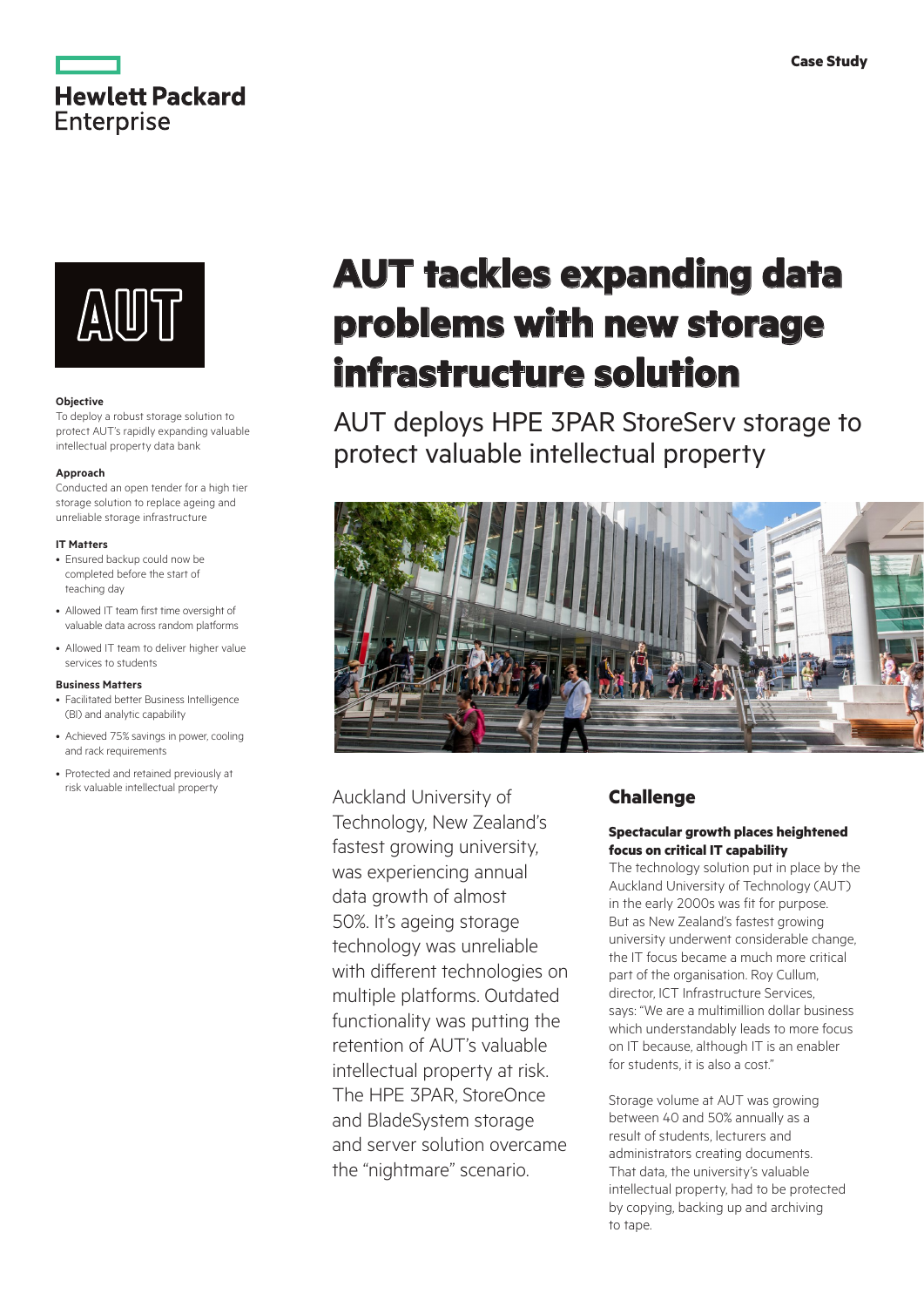"We were facing a nightmare scenario. It became almost a whole industry around saving, keeping and protecting data. The storage backup solution was 'flaky' and unreliable, needing heavy user intervention. It was very much 'hit and miss' whether nightly backups could be completed. The problems were centred on multiple platforms, some with functionality that was out of date, some costing a significant amount in maintenance support, and some just unreliable."

— Roy Cullum, director, ICT Infrastructure Services

Cullum recalls: "We were facing a nightmare scenario where it became almost a whole industry around saving, keeping and protecting that data. The storage backup solution was 'flaky' and unreliable, needing heavy user intervention. It was very much 'hit and miss' as to whether nightly backups could be completed. The problems were centred on multiple platforms, some with functionality that was out of date, some costing a significant amount in maintenance support, some unreliable, and then there were different technologies not talking to each other.

"The risk was high because some equipment would not be supported by vendors due to its age. Matters were made worse because the support from one major multinational supplier was abysmal. The outcome for us was a very manual process with far too much technical involvement needed from expensive technical resources."

User dissatisfaction was growing as the slow legacy backup architecture did not allow for sufficient disk retention. Cullum says: "We had to resort to tape and a frustratingly long time was taken to restore deleted or corrupted user files. It was stretching to hours, sometimes days, to recover the data. Hardly an ideal situation with every call meaning a problem or something is broken and IT resources tied up fixing stuff just to keep things running. That adds no value."

Cullum recalls: "We had to get out of that cycle. Our goal was a 'set and forget' environment. It gave us a reason to start exploring the market. So in late 2013, we issued an open tender for our top tier of storage. Four vendors responded, including Hewlett Packard Enterprise."

# **Solution**

## **More cost effective and technically superior solution**

"HPE was a new experience for us. We'd never used them before. HPE products were definitely more cost effective and seemed technically superior. Our decision was to give HPE. Our first engagement was to deploy HPE StoreOnce 4900 backup hardware. This immediately freed up our IT team to tackle higher value tasks as well as delivering a much better user experience."

Cullum notes, as the relationship matured, AUT spoke to HPE about other issues it was experiencing in the storage space. The existing primary high performance data platform was struggling with the increasing importance and reliance the university was placing on Business Intelligence (BI) and analytics. User complaints were mounting about poor application and data performance and having to sit through one second latency delays. The cause was due to the loads being placed on the existing array for which it was not designed nor could cope.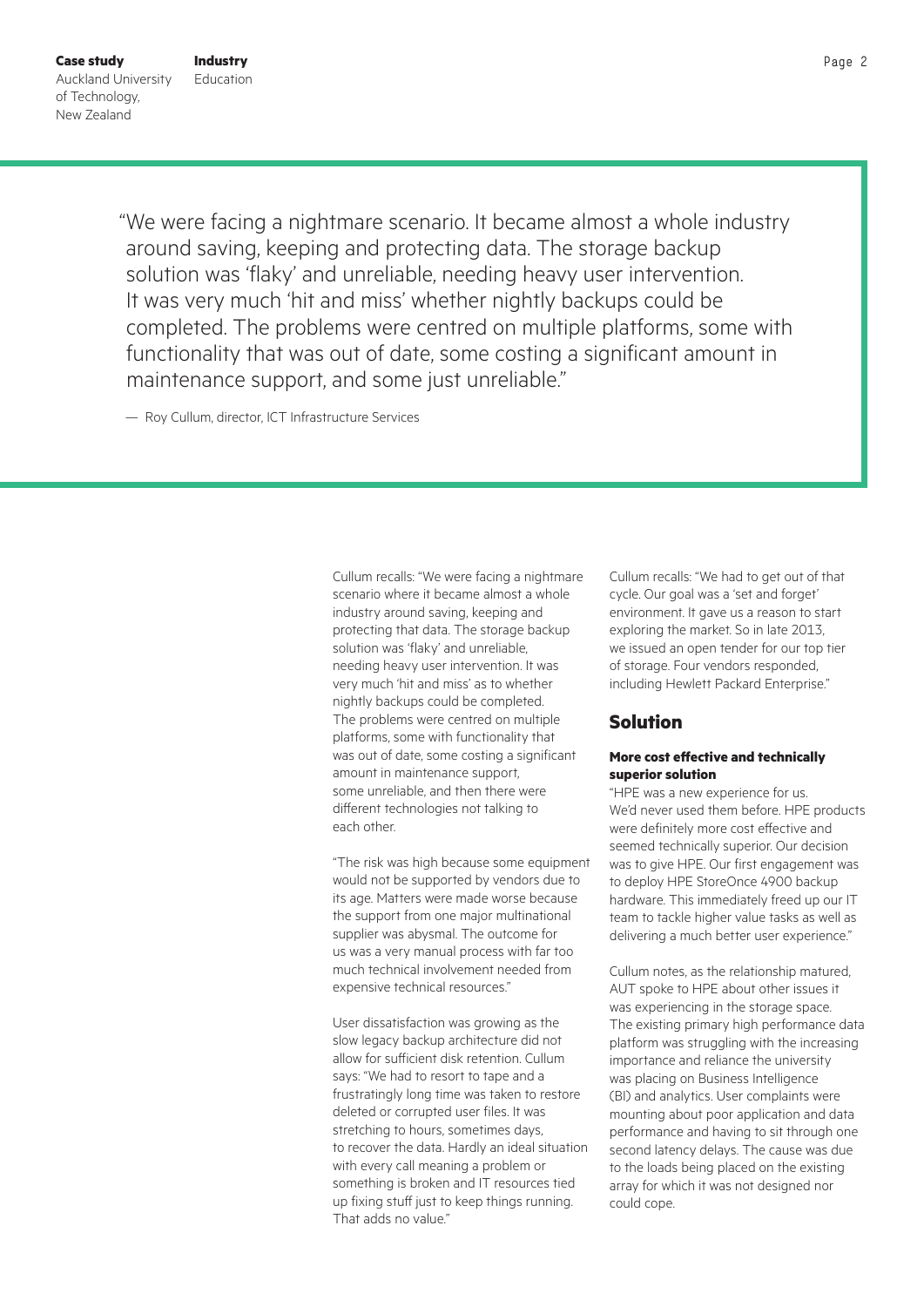

HPE Technology Services consulted with AUT and advised on the optimum deployment of platforms and integrating them with backup software. The complete HPE end-to-end primary, secondary and backup infrastructure included HPE 3PAR 7400 All-Flash Array (AFA), 3PAR StoreServ 8200, StoreOnce 4900, c7000 BladeSystem chassis, Virtual Connect FlexFabric, ProLiant BL460c Gen 9 servers, consulting and support services.

# **Benefit**

## **Delivering high performance to scattered student population**

"The standardised HPE BladeSystem architecture is a holistic single architecture tool set and it freed up our IT team to focus on higher value tasks like applications delivery as opposed to simply keeping the lights on and tinkering at the back end."

The HPE storage solution was delivering high performance to the widely scattered student body totalling nearly 28,000 and the volume of complaints slumped. One example of introducing new services was the migration of all student email to Microsoft® Office 365. "When emails were on in-house storage, we could only give 200 MB of storage but now students can have a terabyte and easily share information. Meanwhile the university can populate their calendars on the run with critical information such as curriculum changes."

AUT do not own a dedicated data centre. It took a strategic decision to go to a commercially hosted data centre with Datacom housing the HPE storage solution. The HPE solution is delivering operational savings such as reduction in the data centre footprint and lowered power, cooling and rack requirements amounting to a 75% cost saving over a five year period. "We are achieving lower leasing costs and ensuring a robust Data Recovery (DR) environment to guarantee data integrity."

## **Solving the university's "shadow" IT problem**

Cullum explains how the HPE 3PAR StoreServ Storage solutions solved what he described as AUT's 'shadow' IT problem. "There are lots of schools and organisations within the university that run their own IT systems. This is a risk for any university where a lot of data being created is of high value intellectual property. This is key research data which may lie on some random system and the great risk is that the university's IT team doesn't have an oversight across these platforms. Moving them to the new HPE 3PAR bulk store facility eliminates that risk."